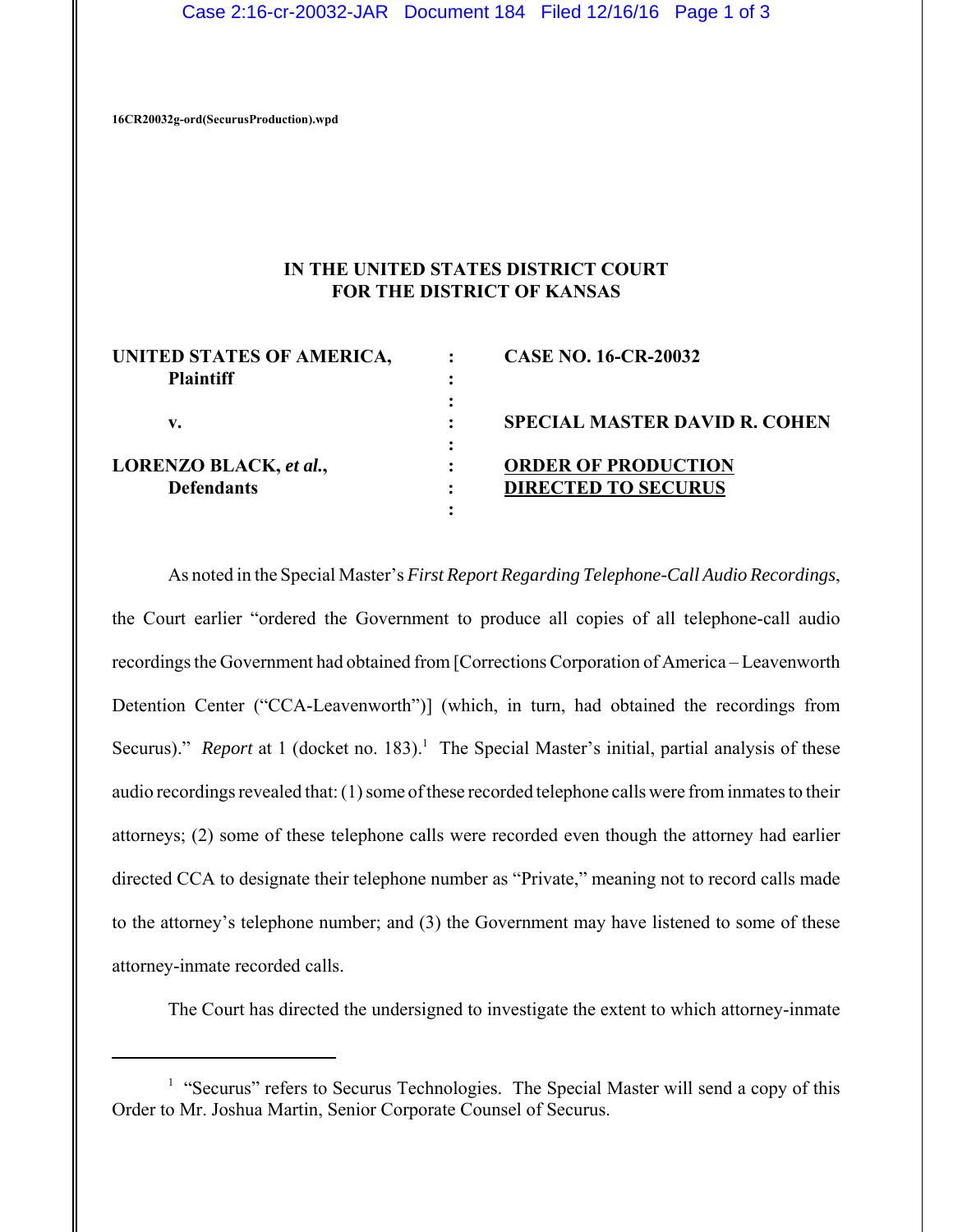## Case 2:16-cr-20032-JAR Document 184 Filed 12/16/16 Page 2 of 3

telephone calls at CCA-Leavenworth were monitored, recorded, and listened to. The Special Master has reviewed the capabilities of the Securus audio-recording product and related software, the reports it can produce, and the data it retains. Accordingly, the Special Master **ORDERS** Securus to produce to the Special Master the following information and materials. Except where noted, information and materials should be produced: (1) in searchable electronic format (e.g., excel spreadsheets); and (2) for the period beginning January 1, 2011 through December 31, 2016. If Securus has any questions about this directive, it should contact the Special Master.

- All communications or records of communications to or from Securus, including letters, telephone calls, and incoming and outgoing emails, related to requests for telephone-call audio-recordings ("TCARs") of CCA-Leavenworth inmates. This applies regardless of whether the request was for TCARs of calls made by certain inmates, or to certain telephone numbers, or for a certain time period, or any other parameter; and regardless of who made the request.
	- All records related to instances where one or more TCARs of one or more CCA-Leavenworth inmates were collected and transmitted to any individual by Securus (e.g., CCA-Leavenworth inmate TCARs were sent to an individual via download, or burned to a CD/DVD for transmission to a law enforcement entity).
- All records related to instances where one or more CCA-Leavenworth inmate telephone calls were monitored while the call occurred, including use of the Covert Alert feature.
	- All records related to the designation by CCA-Leavenworth of a telephone number as "Private," meaning calls to that number were not to be recorded or monitored. This includes records related to the removal or loss of the "Private" designation for a telephone number.